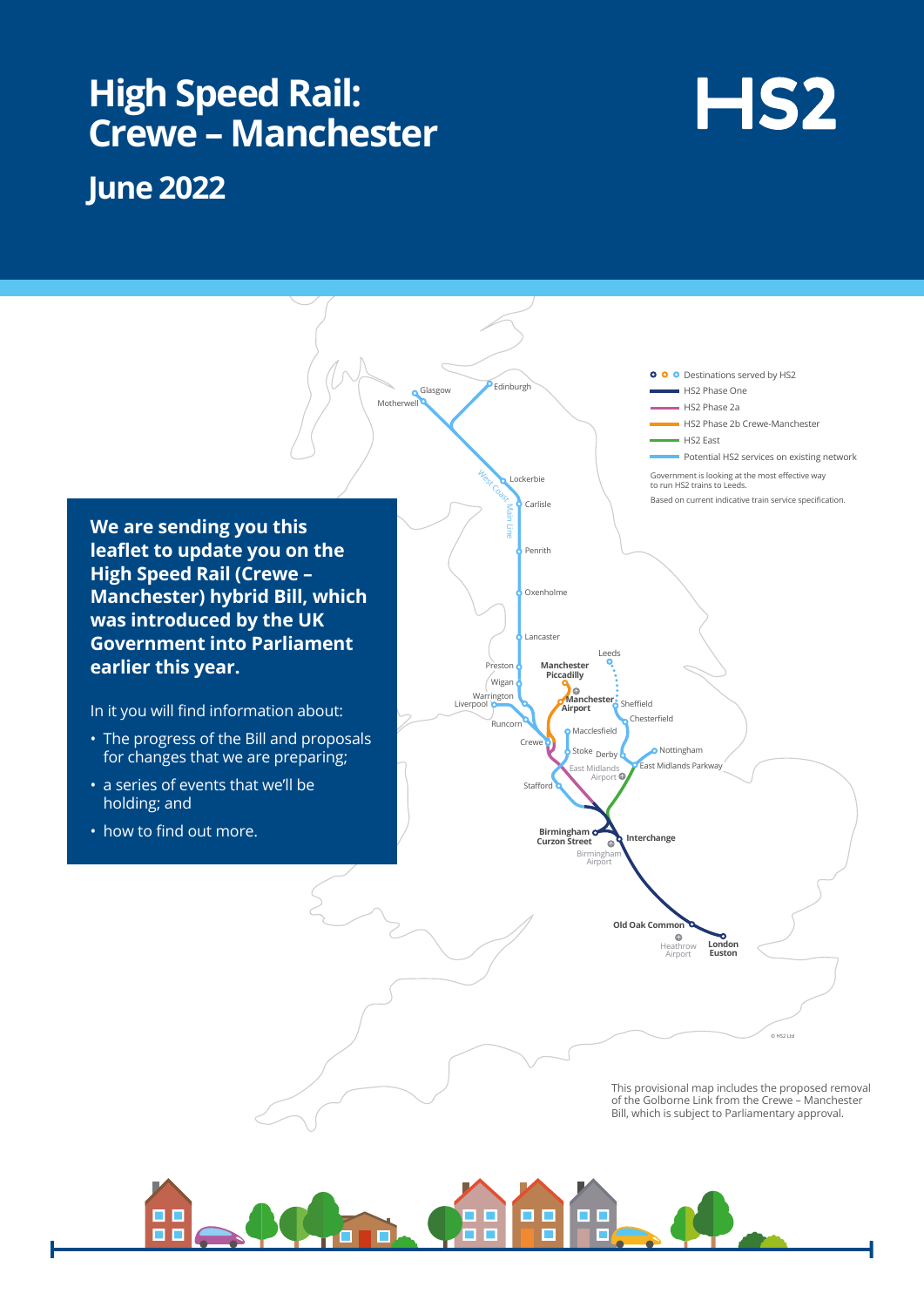## **Update**

The High Speed Rail (Crewe – Manchester) Bill, which was introduced on 24 January 2022, is still in the early stages of its journey through Parliament a journey which could take several years.

The timing of the various stages that the Bill will go through are subject to the Parliamentary timetable.

Public consultations on two reports that were published with the Bill – the Environmental Statement (ES) and the Equality Impact Assessment (EQIA) – closed on 31 March. Responses received to the consultation on the ES were analysed by an Independent Assessor appointed by Parliament. A report summarising the issues raised in the responses has been published by Parliament and can be accessed via our website at [www.hs2.org.uk/crewe-manchester.](http://www.hs2.org.uk/crewe-manchester)

Responses to the consultation on the EQIA are being analysed by a response analysis company and a report will be published in due course.

During Second Reading, which we expect to take place this Summer, the principle of the Bill will be debated and voted on by Members of Parliament.

Shortly afterwards, those whose property or interests are directly and specially affected by the Bill will be able to submit a petition against it. Petitions would then be heard by a special Select Committee appointed for the purpose.

You can find out more about the Bill process by visiting www.hs2.org.uk/crewe-manchester or by getting in touch with our Helpdesk using the contact details shown at the end of this leaflet.

Finally, we have been helping the Government to prepare new safeguarding directions to help ensure that land identified in the Bill as being needed to construct and operate the planned new railway is protected from conflicting development. You can find out more about safeguarding at www.hs2.org.uk/safeguarding.

We will be writing to property owners who are affected by safeguarding changes.

## **Changes being prepared**

We are currently preparing changes to some of the proposals put forward in the Bill.

Changes to hybrid Bills as they pass through Parliament aren't unusual and can be made as a result of design development, new information being received, engagement and discussions with affected individuals and stakeholders, or changes introduced during the Parliamentary process.

You can find out more about these proposed changes at www.hs2.org.uk/in-your-area/localcommunity-webpages, by contacting our Helpdesk or by coming to one of the events that we will be holding in June and July.

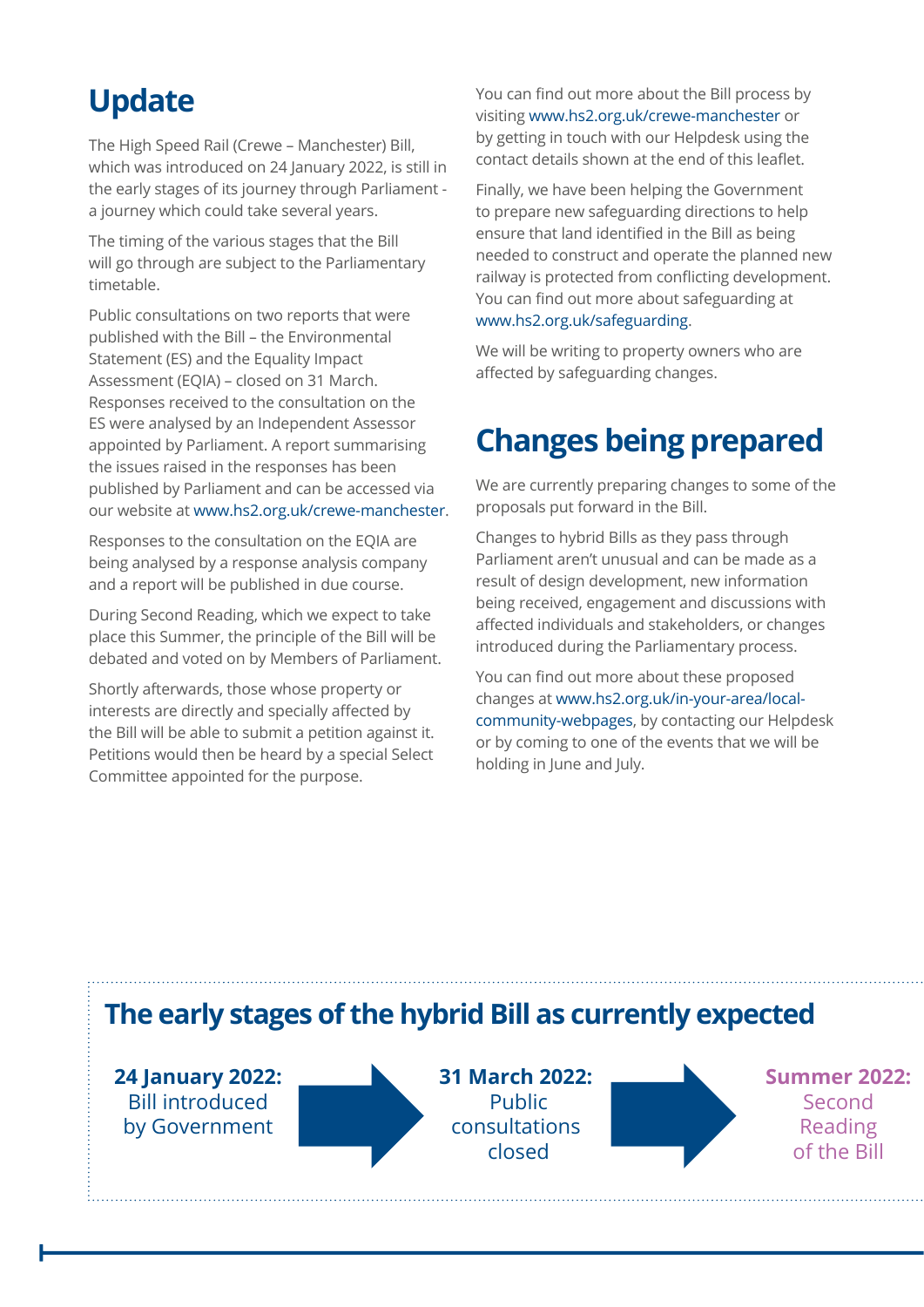

### **What to do if you need help**

If you need any help understanding our proposals or accessing documents please contact our Helpdesk.

We recognise HS2 will affect communities along the route of the new railway and how important it is to deliver this project with compassion and empathy.

If you've not yet had a chance to speak with a member of our team please do get in touch.

## **Events**

In June and July we are holding a series of events for people to come and find out about the Crewe – Manchester Bill, as well as the proposed changes that we have been working on for some areas. You can find out about these events by visiting www.hs2.org.uk/events or by contacting our Helpdesk.

## **How to find out more**

| Online                               | Visit www.hs2.org.uk/crewe-manchester to find out more about the project<br>and access information about the aspects that are most important to you. |  |  |  |
|--------------------------------------|------------------------------------------------------------------------------------------------------------------------------------------------------|--|--|--|
| <b>Helpdesk</b>                      | Our Helpdesk is available all day every day to answer your questions or put<br>you in contact with a member of our team that can help.               |  |  |  |
|                                      | Contact details can be found at the end of this leaflet.                                                                                             |  |  |  |
|                                      | People who are unable to access the internet can call our Helpdesk to request<br>a copy of published documents.                                      |  |  |  |
| <b>Public libraries</b><br>and local | You can view the Bill and accompanying documents at public libraries and<br>local authority offices.                                                 |  |  |  |
| authority offices                    | You can find a list of these at www.gov.uk/hs2-phase2b-crewe-manchester, or<br>contact our Helpdesk if you need assistance.                          |  |  |  |

**Summer 2022:** Proposed changes to the Bill introduced by Government

**Summer 2022:** Start of petitioning period in the House of Commons